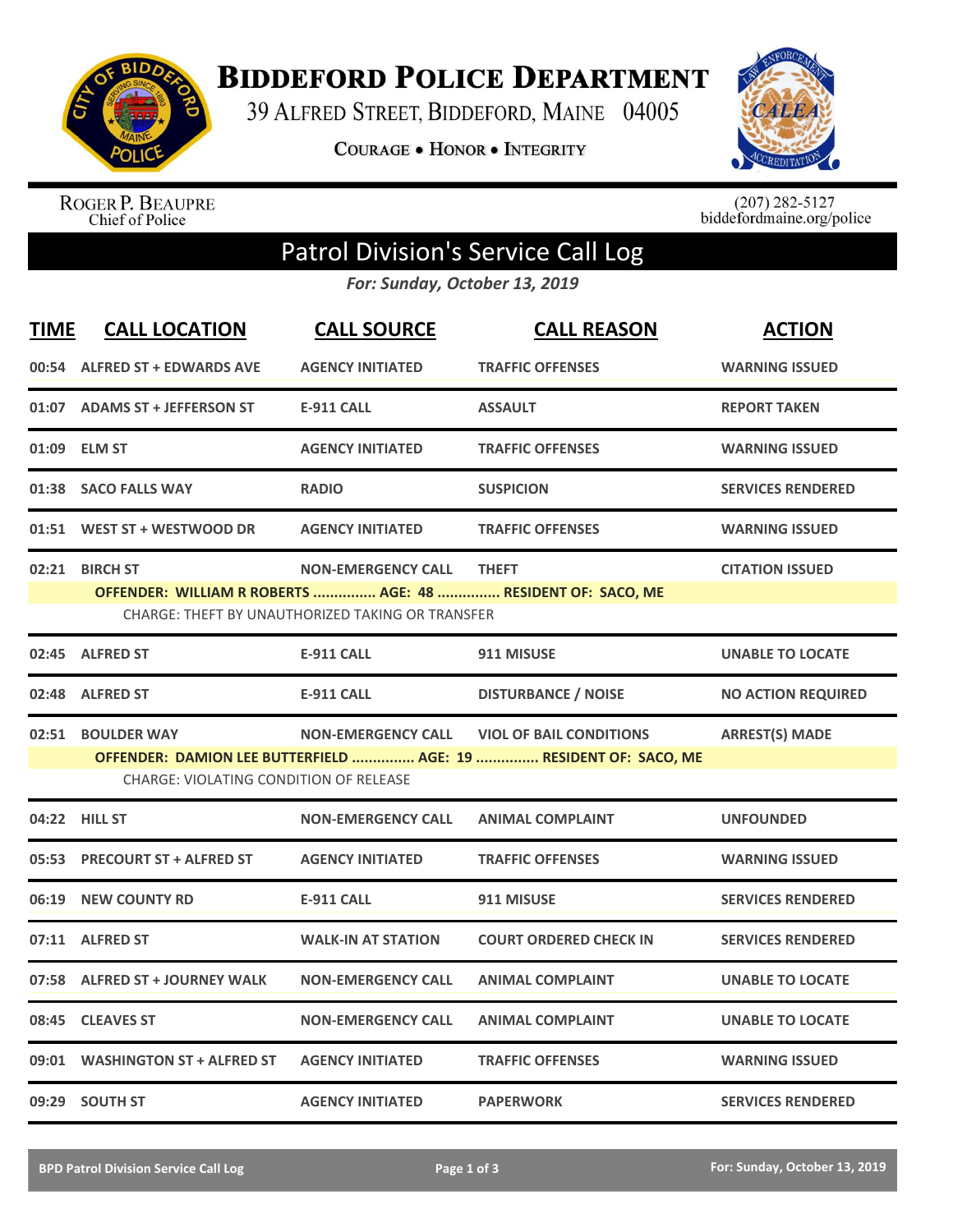| <b>TIME</b> | <b>CALL LOCATION</b>                      | <b>CALL SOURCE</b>        | <b>CALL REASON</b>                                                                 | <b>ACTION</b>                |
|-------------|-------------------------------------------|---------------------------|------------------------------------------------------------------------------------|------------------------------|
|             | 10:08 HILLS BEACH RD                      | <b>NON-EMERGENCY CALL</b> | <b>ARTICLES LOST/FOUND</b>                                                         | <b>REPORT TAKEN</b>          |
|             | 10:16 WENTWORTH ST                        | <b>NON-EMERGENCY CALL</b> | <b>HARASSMENT</b>                                                                  | <b>WARNING ISSUED</b>        |
|             | 10:18 GRANITE ST                          | <b>E-911 CALL</b>         | <b>THEFT</b>                                                                       | <b>REPORT TAKEN</b>          |
|             | 10:48 GRANITE ST + HILL ST                | <b>AGENCY INITIATED</b>   | <b>TRAFFIC DETAIL</b>                                                              | <b>SERVICES RENDERED</b>     |
|             | 10:58 SUMMER ST                           | <b>AGENCY INITIATED</b>   | <b>PAPERWORK</b>                                                                   | <b>PAPERWORK SERVED</b>      |
|             | 11:02 POOL ST                             | <b>AGENCY INITIATED</b>   | <b>TRAFFIC OFFENSES</b>                                                            | <b>WARNING ISSUED</b>        |
|             | 11:48 WASHINGTON ST                       | <b>AGENCY INITIATED</b>   | <b>PAPERWORK</b>                                                                   | <b>PAPERWORK SERVED</b>      |
|             | 12:48 WEST ST                             | <b>E-911 CALL</b>         | 911 MISUSE                                                                         | <b>NEGATIVE CONTACT</b>      |
|             | 13:27 MAY ST                              | <b>NON-EMERGENCY CALL</b> | <b>CHECK WELFARE</b>                                                               | <b>SERVICES RENDERED</b>     |
|             | 13:27 HILL ST                             | <b>NON-EMERGENCY CALL</b> | <b>DOMESTIC COMPLAINTS</b>                                                         | <b>UNFOUNDED</b>             |
|             | 13:28 ALFRED ST                           | <b>E-911 CALL</b>         | <b>DISTURBANCE / NOISE</b>                                                         | <b>SERVICES RENDERED</b>     |
|             | 13:38 ELM ST                              | <b>E-911 CALL</b>         | <b>DISTURBANCE / NOISE</b>                                                         | <b>FIELD INTERVIEW</b>       |
|             | 13:49 HILL ST                             | <b>OTHER</b>              | <b>CODES ENFORCEMENT</b>                                                           | <b>SERVICES RENDERED</b>     |
| 13:58       | <b>ALFRED ST</b>                          | <b>WALK-IN AT STATION</b> | <b>COURT ORDERED CHECK IN</b>                                                      | <b>SERVICES RENDERED</b>     |
| 14:28       | <b>SACO FALLS WAY</b>                     | <b>E-911 CALL</b>         | <b>DV STALKING</b><br>OFFENDER: JOSHUA LESTAGE  AGE: 25  RESIDENT OF: LIMERICK, ME | <b>ARREST(S) MADE</b>        |
|             | <b>CHARGE: DOMESTIC VIOLENCE STALKING</b> |                           |                                                                                    |                              |
|             | 15:25 ST MARYS ST                         | <b>NON-EMERGENCY CALL</b> | <b>CITIZEN ASSIST / SERVICE CALL</b>                                               | <b>SERVICES RENDERED</b>     |
|             | <b>15:30 GRANITE POINT RD</b>             | <b>AGENCY INITIATED</b>   | <b>PARKING COMPLAINT</b>                                                           | <b>PARKING TICKET ISSUED</b> |
|             | 15:47 ALFRED ST                           | <b>E-911 CALL</b>         | 911 MISUSE                                                                         | <b>NO ACTION REQUIRED</b>    |
|             | 15:49 ALFRED ST                           | E-911 CALL                | 911 MISUSE                                                                         | <b>NO ACTION REQUIRED</b>    |
|             | 16:41 ALFRED ST                           | <b>E-911 CALL</b>         | <b>DISABLED VEHICLE</b>                                                            | <b>SERVICES RENDERED</b>     |
|             | 16:44 POOL ST                             | <b>NON-EMERGENCY CALL</b> | <b>WEAPONS</b>                                                                     | <b>NEGATIVE CONTACT</b>      |
|             | 17:15 HILL ST                             | <b>NON-EMERGENCY CALL</b> | <b>ANIMAL COMPLAINT</b>                                                            | <b>SERVICES RENDERED</b>     |
|             | 17:34 ELM ST                              | <b>E-911 CALL</b>         | 911 MISUSE                                                                         | <b>NEGATIVE CONTACT</b>      |
|             | 17:38 ALFRED ST                           | <b>NON-EMERGENCY CALL</b> | <b>CHECK WELFARE</b>                                                               | <b>SERVICES RENDERED</b>     |
|             | 17:47 CATHEDRAL OAKS DR                   | E-911 CALL                | 911 MISUSE                                                                         | <b>SERVICES RENDERED</b>     |